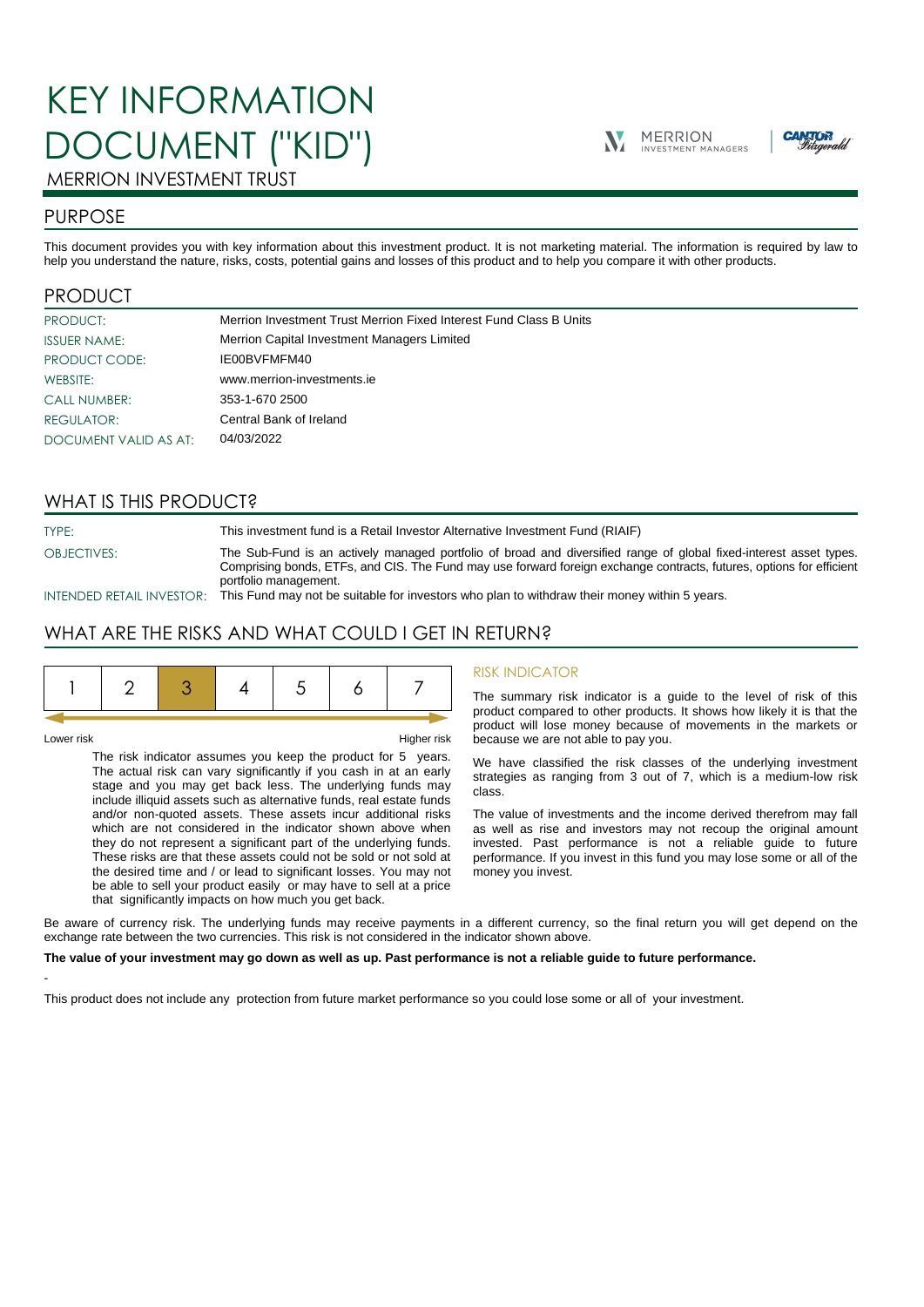#### PERFORMANCE SCENARIOS

Market developments in the future cannot be accurately predicted. The scenarios shown are only an indication of some of the possible outcomes based on recent returns. Actual returns could be lower.

#### INVESTMENT 10000 EUR

| <b>SURVIVAL SCENARIOS</b>  |                                     | 1 YEAR       | 3 YEARS       | 5 YEARS<br><i><b>IRECOMMENDED</b></i><br><b>HOLDING PERIOD)</b> |
|----------------------------|-------------------------------------|--------------|---------------|-----------------------------------------------------------------|
| STRESS SCENARIO            | What might you get back after costs | 6718.92 EUR  | 8 075.05 EUR  | 7 566,96 EUR                                                    |
|                            | Average return each year            | $-32.81%$    | $-6.88%$      | $-5.42%$                                                        |
| UNFAVOURABLE SCENARIO      | What might you get back after costs | 9614.87 EUR  | 9699.79 EUR   | 9940.5 EUR                                                      |
|                            | Average return each year            | $-3.85%$     | $-1.01%$      | $-0.12%$                                                        |
| <b>MODERATE SCENARIO</b>   | What might you get back after costs | 10 303.1 EUR | 10 931.53 EUR | 11 598.3 EUR                                                    |
|                            | Average return each year            | 3.03%        | 3.01%         | 3.01%                                                           |
| <b>FAVOURABLE SCENARIO</b> | What might you get back after costs | 11 031.3 EUR | 12 309.33 EUR | 13 521.19 EUR                                                   |
|                            | Average return each year            | 10.31%       | 7.17%         | 6.22%                                                           |

This table shows the money you could get back over the recommended holding period, under different scenarios, assuming that you invest 10000 EUR.

The scenarios shown illustrate how your investment could perform. You can compare them with the scenarios of other products.

The scenarios presented are an estimate of future performance based on evidence from the past, and are not an exact indicator. What you get will vary depending on how the market performs and how long you keep the investment.

## WHAT HAPPENS IF MERRION CAPITAL INVESTMENT MANAGERS LIMITED IS UNABLE TO PAY OUT?

In the unlikely event of a default of the Manager (the manufacturer) – Merrion Capital Investment Managers Ltd.; the sub-fund employs an independent depositary (Northern Trust Fiduciary Services (Ireland) Limited) to hold and register the sub-funds' assets independent of the Manager. For further information on the depositary and the sub-fund structure, please refer to the Merrion Investment Trust Prospectus which can be found at: http://www.merrion-investments.ie/assets/riaifpros.pdf

## WHAT ARE THE COSTS?

#### COSTS OVER TIME

The Reduction in Yield (RIY) shows what impact the total costs you pay will have on the investment return you might get. The total costs take into account one-off, ongoing and incidental costs.

The amounts shown here are the cumulative costs of the product itself, for three different holding periods. They include potential early exit penalties. The figures assume you invest 10,000 EUR. The figures are estimates and may change in the future.

The person selling you or advising you about this product may charge you other costs. If so, this person will provide you with information about these costs, and show you the impact that all costs will have on your investment over time.

| INVESTMENT 10000 EUR            |                 | IF YOU CASH IN AFTER 1 YEAR IF YOU CASH IN AFTER 3 YEARS IF YOU CASH IN AFTER 5 YEARS |            |
|---------------------------------|-----------------|---------------------------------------------------------------------------------------|------------|
| Total costs                     | <b>56.4 EUR</b> | <b>180.54 EUR</b>                                                                     | 321.01 EUR |
| Impact on return (RIY) per year | 0.56%           | 0.56%                                                                                 | 0.56 %     |

### COMPOSITION OF COSTS

The table below shows:

\* The impact each year of the different types of costs on the investment return you might get at the end of the recommended holding period.

\* What the different cost categories mean.